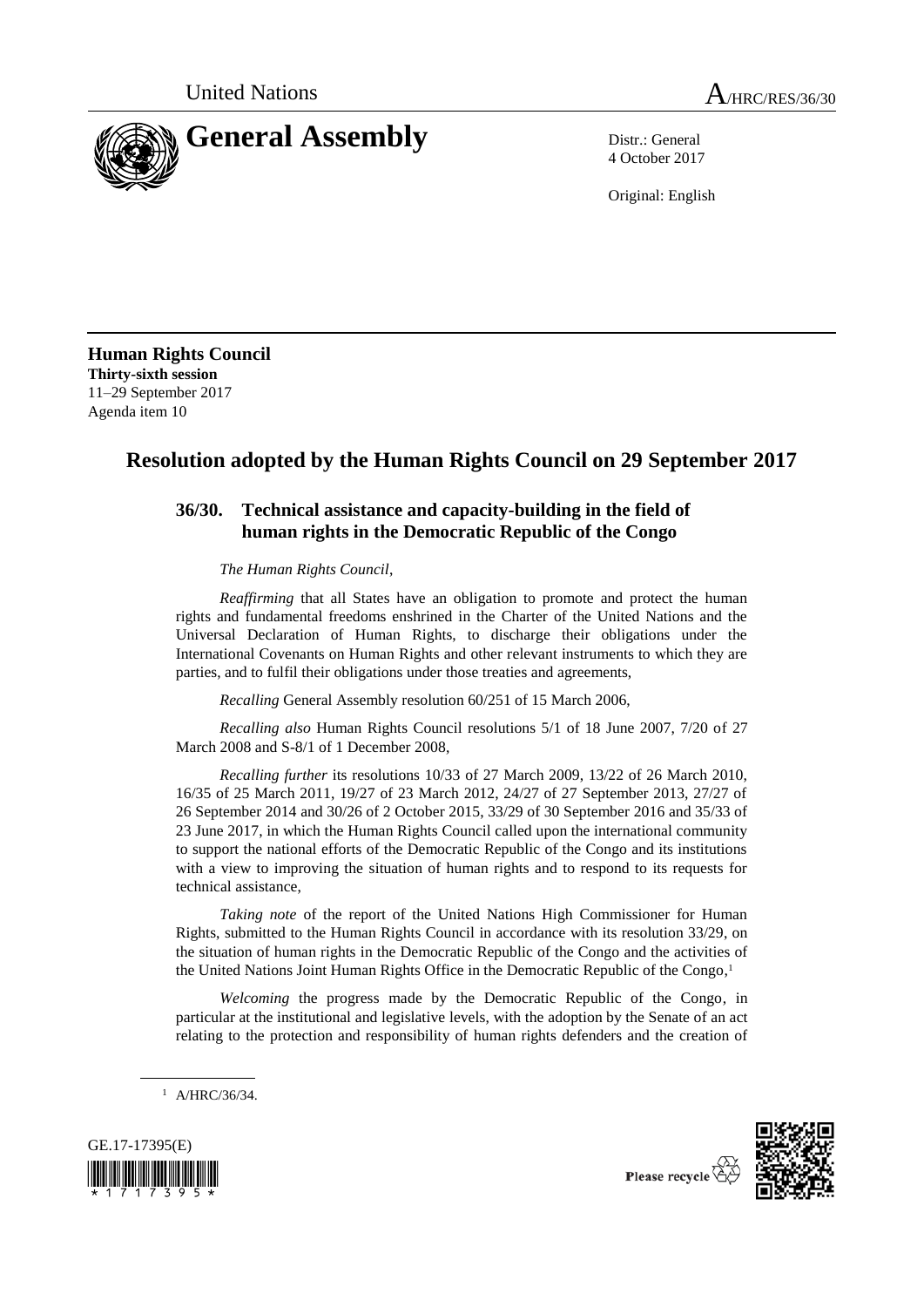an interministerial committee responsible for monitoring the implementation of the Convention on the Rights of Persons with Disabilities,

*Deeply concerned* about the continued violations of civil and political rights, particularly the freedoms of expression and peaceful assembly, committed by State actors in the context of important electoral events,

*Deeply concerned also* about the humanitarian consequences of the violence affecting civilian populations, particularly children and women, which have led to the internal displacement of more than 3.8 million people inside the country and 7.3 million people in need of humanitarian assistance,

*Recognizing* the important role of the United Nations Organization Stabilization Mission in the Democratic Republic of the Congo and the United Nations Joint Human Rights Office in the Democratic Republic of the Congo in documenting human rights violations and in improving the situation of human rights in the country,

*Noting* the efforts made in the region, in particular by the Southern African Development Community, the African Union, the International Conference on the Great Lakes Region and the Economic Community of Central African States aimed at contributing to peace and stability in the Democratic Republic of the Congo,

*Noting* the progress made in the fight against impunity for sexual violence and for access to justice for victims, including through the establishment by the Office of the Personal Representative of the Head of State tasked with fighting sexual violence and the recruitment of children, a helpline for victims of sexual violence that contributes to the fight against impunity, and the adoption by the Government of an plan of action for the national police to fight against sexual violence and to ensure the protection of children,

*Noting also* the efforts of the Democratic Republic of the Congo to implement its commitments under the Peace, Security and Cooperation Framework for the Democratic Republic of the Congo and the Region, signed in Addis Ababa on 24 February 2013,

1. *Condemns unequivocally* the acts of violence committed in some areas of the country, and all those perpetrating them;

2. *Notes* the efforts made by the Government of the Democratic Republic of the Congo to bring perpetrators to justice, and welcomes the convictions already pronounced;

3. *Emphasizes* the individual responsibility of all stakeholders to act in strict compliance with the rule of law and human rights, and urges all stakeholders to reject all violence;

4. *Encourages* the Government of the Democratic Republic of the Congo to respect, protect and guarantee all human rights and fundamental freedoms for all, in accordance with the State's international obligations, and to respect the rule of law;

5. *Recalls* that the Government of the Democratic Republic of the Congo bears the primary responsibility to protect all civilians within its territory, and urges it to exercise maximum restraint and proportionate lawful use of force in its efforts to restore order, in accordance with international law;

6. *Reaffirms* its strong commitment to respect fully the principles of noninterference in the internal affairs of States and to the full respect for the sovereignty, independence, unity and territorial integrity of the Democratic Republic of the Congo;

7. *Encourages* the Government of the Democratic Republic of the Congo to intensify its efforts to put an end to violence on its territory, with the support of the United Nations Organization Stabilization Mission in the Democratic Republic of the Congo within its mandate;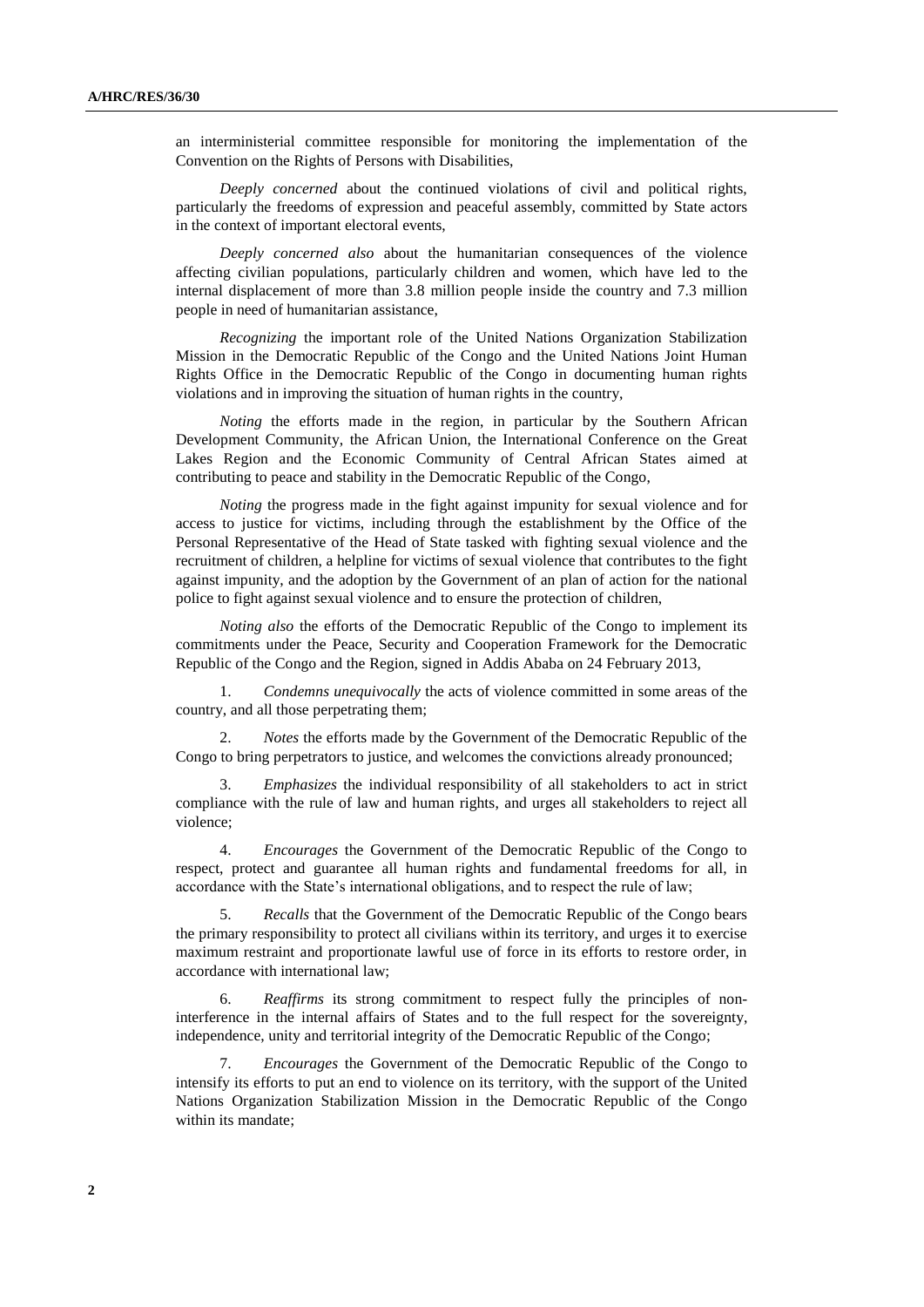8. *Also encourages* the Government to continue actively its efforts, with the support of the international community, to end impunity for the perpetrators of these grave violations of human rights and international humanitarian law, and to ensure that victims of such crimes receive adequate reparations;

9. *Welcomes* the efforts made by regional organizations, including the African Union and the Southern African Development Community, to defuse tension in the Democratic Republic of the Congo and to promote inclusive dialogue in the implementation of the political agreement of 31 December 2016;

10. *Underlines* the centrality of the agreement of 31 December 2016 and the necessity of its full implementation, to pave the way for the timely holding of free, fair, peaceful and credible elections in the Democratic Republic of the Congo, and urges Congolese stakeholders to redouble their efforts to prepare for the timely holding of free, fair, peaceful and credible presidential and legislative elections, in accordance with the provisions of the agreement of 31 December 2016, and in parallel to take additional confidence-building measures, in accordance with the agreement, in order to create an environment conducive to the successful conclusion of the electoral process;

11. *Welcomes* the progress made by the Independent National Electoral Commission in the registration of almost 98 per cent of estimated eligible voters, the logistical support afforded by the United Nations Organization Stabilization Mission in the Democratic Republic of the Congo in carrying out this exercise, and the initiation of the registration process of voters in the province of Central Kasai, which commenced on 4 September 2017;

12. *Urges* the Independent National Electoral Commission, in consultation with the National Council for Oversight of the Agreement and the Government of the Democratic Republic of the Congo, to assess objectively the entire election process in order to make public, as soon as possible, a realistic electoral calendar, in accordance with the agreement of 31 December 2016;

13. *Encourages* the Government of the Democratic Republic of the Congo to ensure that all citizens, regardless of their political affiliation, can participate freely in public affairs and that they fully enjoy their human rights and fundamental freedoms, in particular the freedoms of expression and peaceful assembly;

14. *Also encourages* the Government to ensure equitable political participation for all, and to create the conditions necessary for the holding of free, transparent, inclusive and peaceful elections without further delay, in particular in view of the legislative and presidential elections;

15. *Welcomes* the efforts made by the United Nations, the International Organization of la Francophonie and the European Union to ensure the credibility and the stabilization of the electoral roll;

16. *Also welcomes* the launch in Kananga on 19 September 2017 by President Joseph Kabila Kabange of a forum on peace, reconciliation and development in the Grand Kasai;

17. *Invites* the Government of the Democratic Republic of the Congo to improve and increase the participation of women in the political and administrative domains, and notes with appreciation the legislative measures already taken in the framework of the amendments to the Family Code and of the law on the parity of men and women;

18. *Welcomes* the establishment by the Government of the Democratic Republic of the Congo of an interministerial commission to monitor the implementation of the Convention on the Rights of Persons with Disabilities in the context of the implementation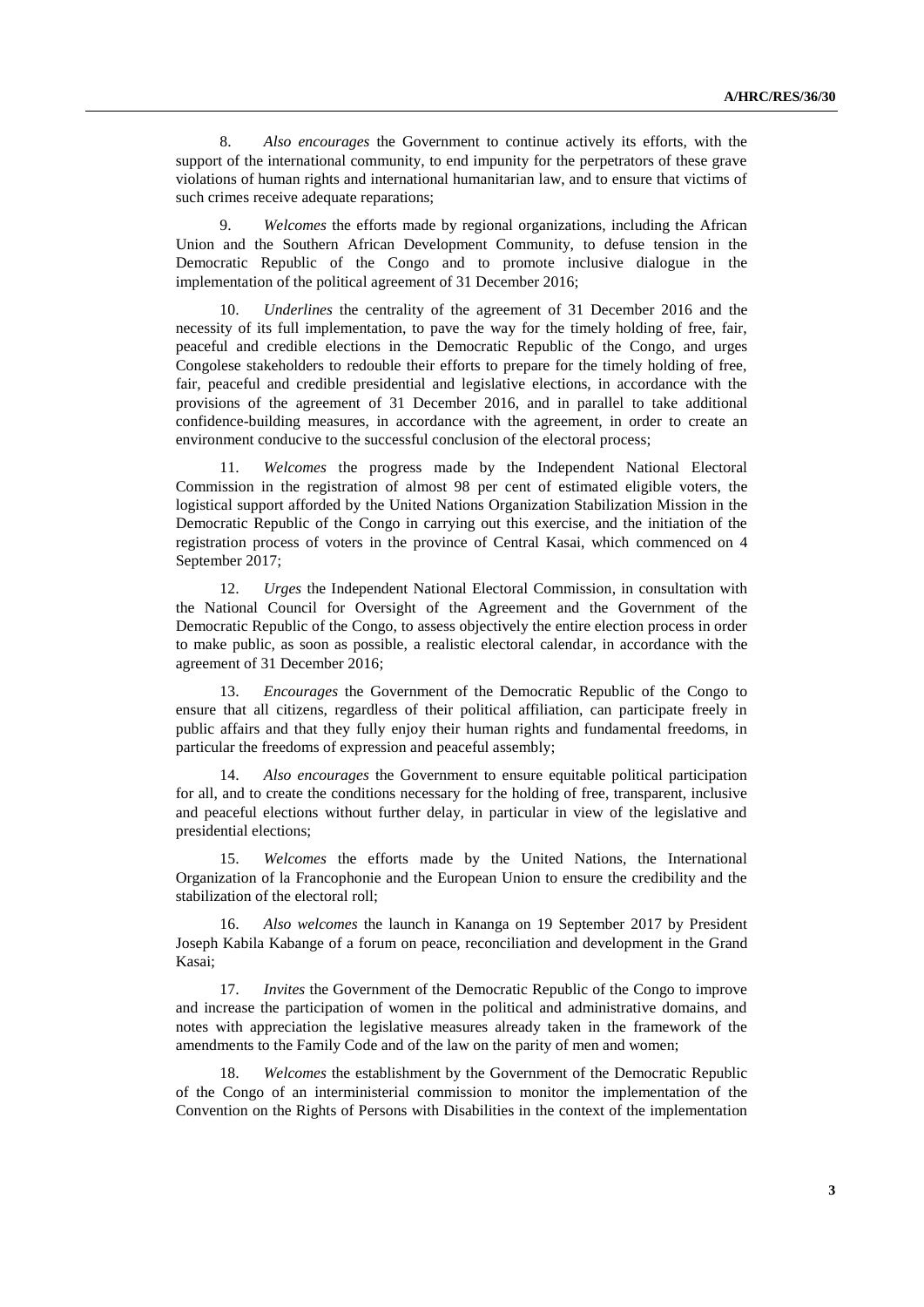of its five-year (2016-2021) plan for the promotion and protection of the rights of disabled persons, adopted on 20 and 21 May 2016;

19. *Also welcomes* the enactment of a law, on 10 March 2017, amending the Code of Military Justice for the implementation of the Rome Statute, and notes the validation, in May 2017, of the plan of justice reform, prepared in accordance with the recommendations made at the conference convened in 2015 on the evaluation of justice sector reform;

20. *Encourages* the Government of the Democratic Republic of the Congo to provide greater protection for all political actors, members of civil society, journalists and human rights defenders during elections, and to ensure respect for all human rights;

21. *Stresses* the importance of releasing all persons detained arbitrarily, including human rights defenders and persons of different political affiliations, of transferring detainees from the National Intelligence Agency to regular detention centres, and of granting unlimited access by the United Nations Joint Human Rights Office to centres under the responsibility of the Agency, and in this respect calls upon the Government of the Democratic Republic of the Congo to fulfil promptly its commitment to eliminate Agency detention facilities;

22. *Requests* all stakeholders in the electoral process to reject all forms of violence and to abstain from any discourse inciting racial, tribal or ethnic hatred;

23. *Calls upon* the Government and all relevant institutions of the Democratic Republic of the Congo to take all additional measures necessary to prevent all violations of international humanitarian law and abuses of human rights in the Democratic Republic of the Congo, and to conduct thorough investigations into all acts of violence and violations of international humanitarian law and abuses of human rights so that all perpetrators, whatever their affiliation, are brought to justice;

24. *Emphasizes* the individual responsibility of all stakeholders, including State officials, and leaders of the political parties of the government majority and the opposition, to act in strict compliance with the rule of law and human rights;

25. *Encourages* the Government of the Democratic Republic of the Congo to continue in its commitment to its cooperation with the Office of the United Nations High Commissioner for Human Rights, the United Nations Joint Human Rights Office, and the Human Rights Council and its special procedures;

26. *Commends* the Democratic Republic of the Congo for the establishment and operationalization of the National Human Rights Commission, in accordance with the principles relating to the status of national institutions for the promotion and protection of human rights (the Paris Principles);

27. *Notes with appreciation* the progressive operationalization of the National Human Rights Commission, welcomes the adoption of its five-year strategic plan and the release of its first annual report, and calls upon the Government to ensure that the Commission is independent, including with regard to its funding, so as to ensure full compliance with the Paris Principles;

28. *Encourages* the Government of the Democratic Republic of the Congo to maintain and strengthen the momentum of the efforts made to reform the army, the police and the security services;

29. *Also encourages* the Government to maintain and strengthen its efforts to pursue the reform of the security sector and of the judicial system, including by establishing the remaining superior courts of appeal, and to reform and strengthen its penitentiary system;